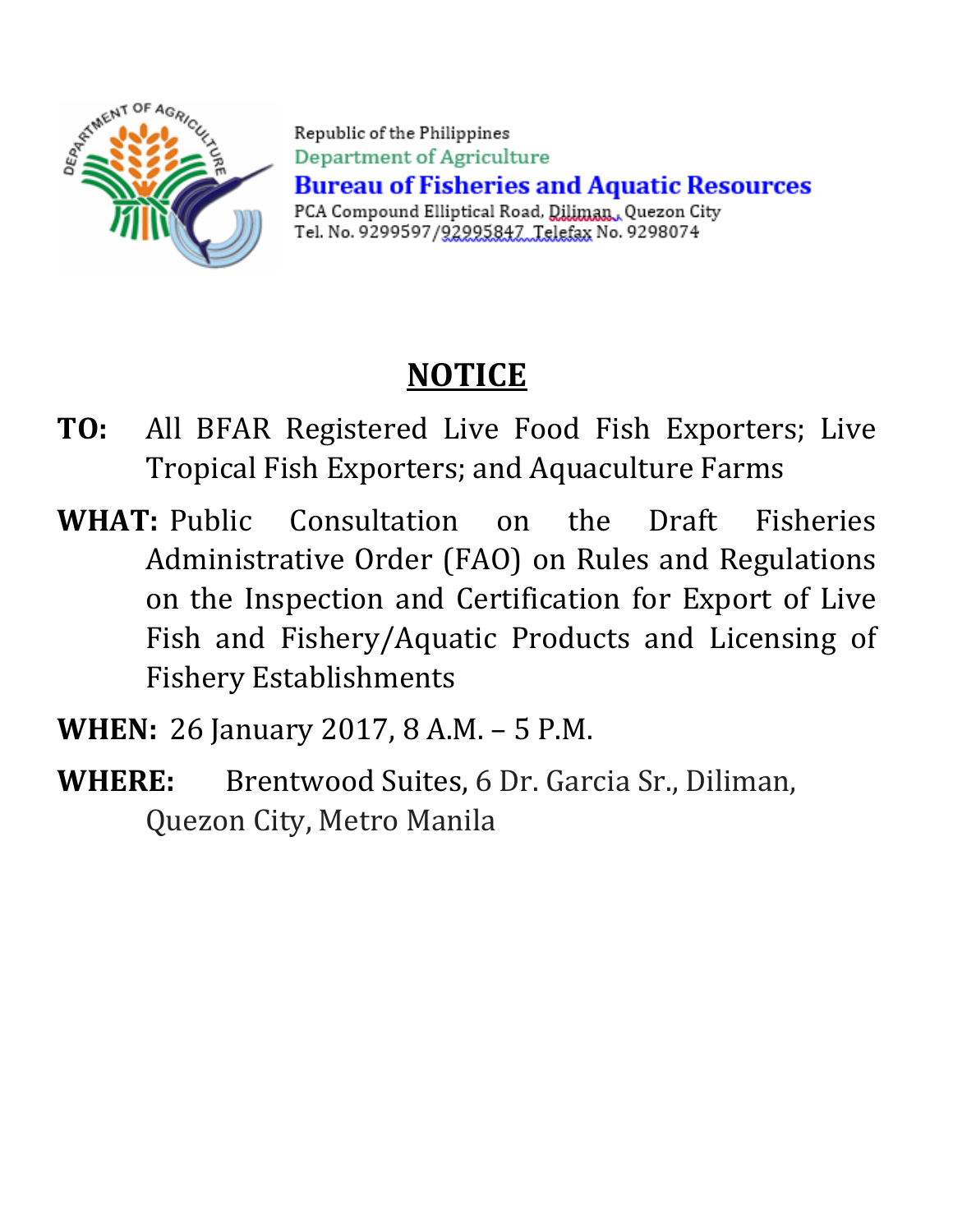# **Republic of the Philippines Bureau of Fisheries and Aquatic Resources Elliptical Road, Diliman, Quezon City**

FISHERIES ADMINISTRATIVE

ORDER NO. \_\_\_\_\_\_;

Series of \_\_\_\_\_\_\_.

# SUBJECT : **RULES AND REGULATIONS ON THE INSPECTION AND CERTIFICATION FOR EXPORT OF LIVE FISH AND FISHERY/AQUATIC PRODUCTS AND LICENSING OF FISHERY ESTABLISHMENTS**

# **PART I**

**Section 1**. **Introduction**

**WHEREAS**, the World Trade Organization (WTO) Agreement on the Application of Sanitary and Phytosanitary (SPS) Measures recognizes that member-countries have the right to enforce SPS measures necessary to protect human, animal or plant life or health;

*WHEREAS***,** Republic Act No. 8550 or the "Fisheries Code of the Philippines 1998" as amended by RA No. 10654, entrusted to the Department of Agriculture, through the Bureau of Fisheries and Aquatic Resources (DA-BFAR), in coordination with concerned agencies, the establishment and enforcement of safety and quality standards on aquatic organisms and fishery products for domestic consumption and international trade;

*WHEREAS*, there is a need to establish and maintain an effective and comprehensive regulatory system to ensure that the required SPS measures by international agreements such as, but not limited to: World Organization for Animal Health (OIE), World Trade Organization-General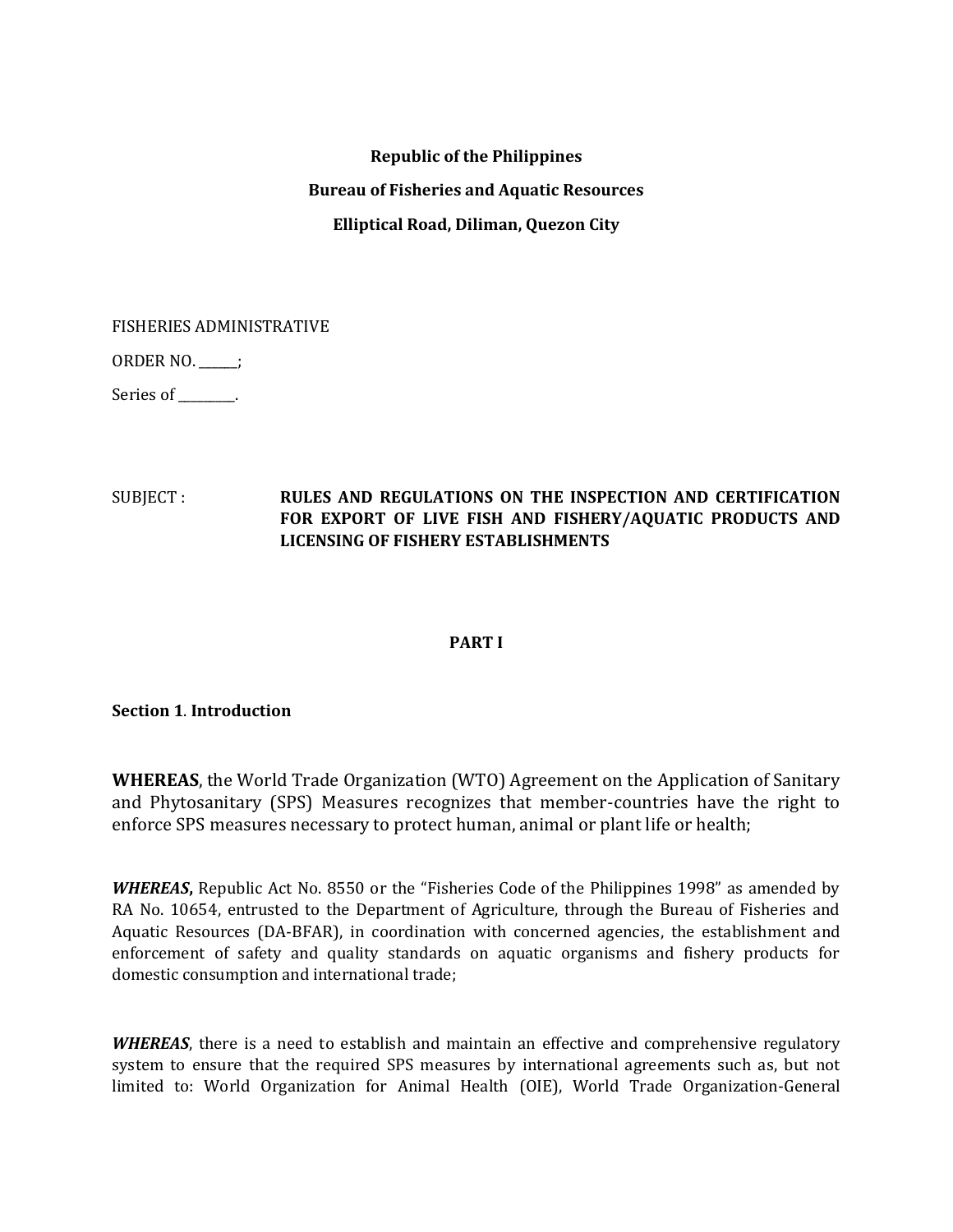Agreement on Tariff and Trade (WTO-GATT), Sanitary and Phyto-Sanitary (SPS) measures, and Codex Alimentarius Commission (CAC) are complied;

*WHEREAS,* the State recognizes that there is a need to protect the public from trade malpractices and from substandard or hazardous products particularly from food-borne and water-borne illnesses and unsanitary, unwholesome, misbranded or adulterated foods;

*WHEREAS,* the Republic Act No. 10611 or the "Food Safety Act of 2013" was enacted by Congress on August 23, 2013 vested with the Department of Agriculture the responsibility over the development and enforcement of food safety standards and regulations for foods in the primary production and post harvest stages of the food supply chain;

*WHEREAS,* both the Food Safety Act of 2013 and the Amended Fisheries Code mandated the DA-BFAR to prescribe the control measures, standards and Codes of Good Aquaculture Practices for Food Safety for the primary and post harvest stages for fresh fish and other seafoods including those grown by aquaculture.

**WHEREAS,** the Bureau of Fisheries and Aquatic Resources (BFAR) of the Department of Agriculture (DA) leads and coordinates efforts to ensure that fish and fishery/ aquatic products, hereinafter referred to as "covered products", sold in the national and international markets are safe for human consumption and meet the requirements of the CAC and the OIE standards while taking into full consideration the existing local conditions and maintaining a sustainable fisheries industry.

**WHEREAS**, to ensure that the covered products meet national and international sanitary and quality standards, the existing BFAR inspection and certification systems must be updated, consolidated, and made consistent with the import and export rules and regulations and official protocols as embodied in Fisheries Administrative Orders No. 227 and 228, both series of 2008, DA Administrative Order No. 9, series of 2010,and other relevant national and internationally accepted standards and recommended codes of practice for inspection and certification.

**WHEREAS**, there is a need to streamline, harmonize and strengthen these rules and regulations to enhance transparency and in order to facilitate trade without compromising safety of human, animal or plant life or health or causing damage to the environment.

**WHEREAS**, it is important to provide a consolidated guide for BFAR personnel to ensure conformity with international recognized protocols and procedures for inspection and certification, in the primary production, including codes of practices such as but not limited to GAqP, GMP, SSOP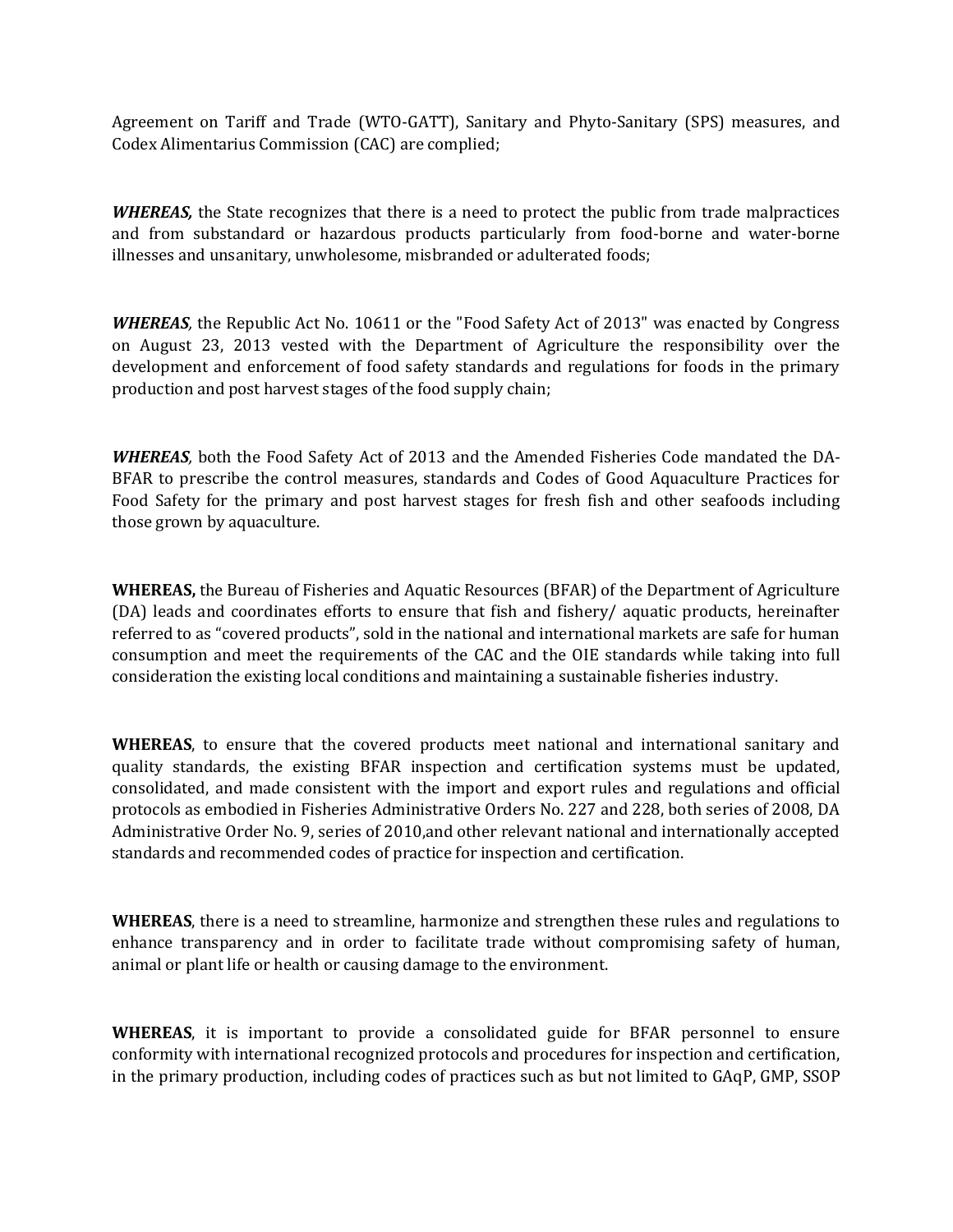and HACCP based principles in the holding and packing; rearing, transportation, distribution, sale, import and export of the covered products

**NOW THEREFORE, I, EMMANUEL L. PINOL,** Secretary of the Department of Agriculture, in accordance with the powers vested in me by law, do hereby issue this Fisheries Administrative Order (FAO) consolidating and harmonizing the rules and regulations on the inspection and certification of fishery/aquatic products and licensing of fishery establishments.

**Section 2. Scope**. This BAC describes the requirements and procedures for the inspection, and Health Certification of live aquatic animals for human consumption, research, aquaculture, exhibit or ornamental use and propagation for local and international markets and licensing of establishments and their operations in the primary production.

The inspection and certification systems, which defines the duties and responsibilities of DA- BFAR as the duly recognized Competent Authority (CA) for the implementation of official controls and responsibilities of Fishery Establishment Operator are likewise covered by this Order.

**Section 3. Definitions.** As used in this Order, the following words, terms and phrases shall be construed to mean as follows:

- 3.1. *Aquaculture* the farming, during part or the whole of their life cycle, of all aquatic animals, except mammalian species, aquatic reptiles and amphibians intended for human consumption.
- 3.2. *Commercial / Proforma Invoice* a document indicating the volume and value of the products to be exported and the name of exporter and importer.
- 3.3. *Competent Authority (CA)* refers to the DA-BFAR Fish Health Officers as the official authority charged by the government with the management and control of live fish and fishery products to ensure compliance with SPS measures.
- 3.4. *Condemnation* declaration after due examination and judgement of the products according to the approved protocols by a competent authority as being noncompliant to the SPS measures including the determination of unsafe or unsuitable products for human consumption and requiring appropriate disposal thereof.
- 3.5. *Confiscation* taking into custody of products by the competent authority for the proper disposal for having been the subject of violation of herein rules and regulations or any pertinent law or rule or regulation.
- 3.6. *Consignment* quantity of fish, fishery/aquatic products, fertilizers, pesticides or other aquacultural chemicals, veterinary drugs or biological products bound for a customer into the country and conveyed by any means of transportation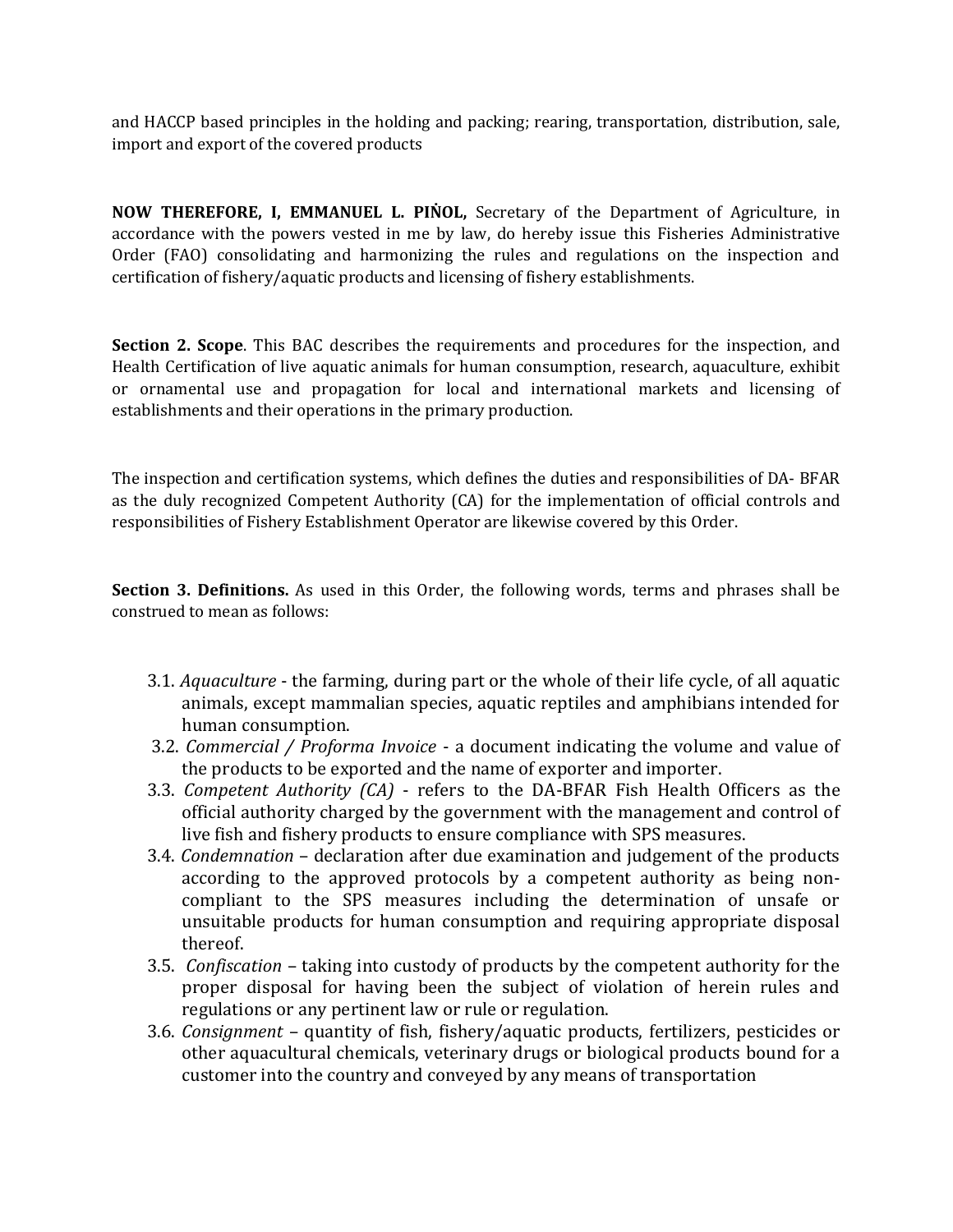- 3.7. *Exportation* act of carrying or sending agricultural and fishery/aquatic products, fertilizers, pesticides and other agricultural chemicals, veterinary drugs and biological products abroad, the transportation of the same from the Philippines to another country.
- 3.8. *Fish and fishery/ aquatic products* include not only finfish but also mollusks, crustaceans, echinoderms, marine mammals, and all other species of aquatic flora and fauna and all other products of aquatic living resources in any form.
- 3.9. *Fish Health Officers* the designated aquatic animal health professionals with the competence to supervise, verify and monitor the implementation and compliance with the Good Aquaculture Practices which includes aquatic animal health management program, biosecurity measures, and food safety requirements.
- 3.10. *Fishery Establishment* means the farm, fishing vessel, buildings and other facilities used for production of primary and post harvest products, post harvest handling, preparation, treatment, packaging, transport and/or storage, but excluding those sites, building and structures, such as laboratories, administrative offices and other areas where areas where product is not handled. Fishery Establishment shall also include facilities related to chemicals and other inputs in the primary and post-harvest stage of production.
- 3.11. *Fishery Establishment Operator* any natural or juridical person such as corporation, partnership, society, association, firm, company and other legal entity.
- 3.12. *Good Aquaculture Practices* refers to the "Code of Good Aquaculture Practices (GAqP) for Food Safety" used to prevent or reduce the risk of hazards occurring during production, harvesting, post harvest handling of aquaculture products as well as ensuring aquatic animal health and welfare.
- 3.13. *Hazard* a biological, chemical or physical agent in, or condition of live fish and fishery/aquatic products with the potential to cause an adverse effect on animal and/or human health.
- 3.14. *Health Certificate (HC)* a written guarantee issued by an authorized or competent regulatory agency from the country of origin, certifying that the products were handled, packed in a hygienic manner and do not pose hazard that shall endanger the health of human animal or plant life
- 3.15. *Inspection* is the examination of raw materials, processing, and distribution including in-process and finished product testing, in order to verify that they conform to requirements.
- 3.16. *License to Operate (LTO)-* a written assurance issued by the Competent Authority that the establishment conforms to the requirements written in this order.
- 3.17. *Packaging* procedure of protecting the products by a wrapper, container, water medium or any other suitable material.
- 3.18. *Official Accreditation* a procedure by which BFAR having jurisdiction formally recognizes the competence of inspection and/or certification to provide inspection certification service.
- 3.19. *Primary production* refers to the production, rearing or growing of primary products including harvesting and the rearing and growing of fish and other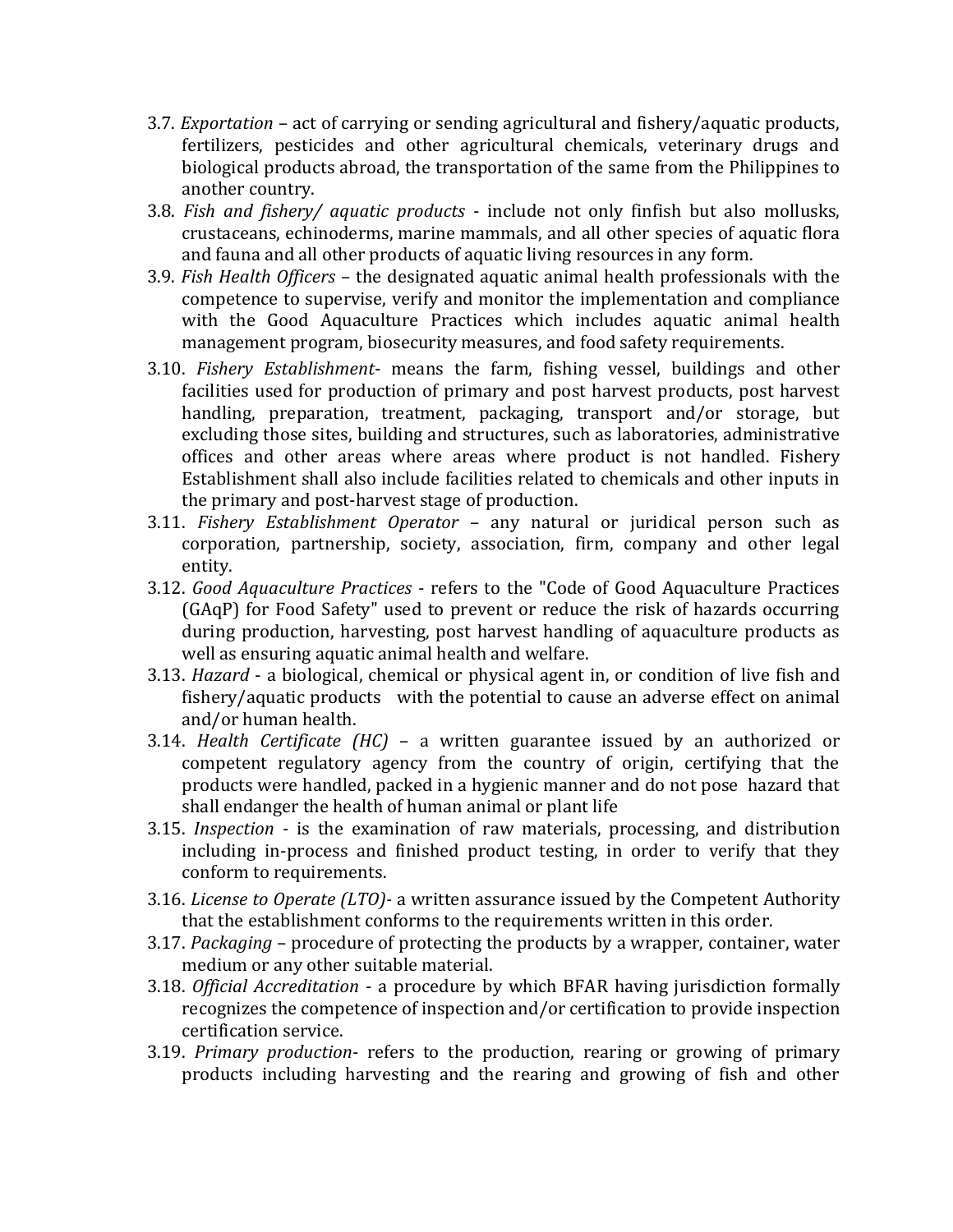seafoods in aquaculture ponds. It also includes fishing, and the hunting and catching of wild products.

- 3.20. *Recognized Laboratory* the laboratory of the country of origin of any import/export products officially recognized by the Competent Authority to perform the product test or analysis
- 3.21. *Residues* any chemical substances, including their metabolites, which result from either intentional application or accidental exposure that remain in fish prior to consumption.
- 3.22. *Sanitation Standard Operating Procedures (SSOP)–* set of rules and guidelines on hygiene, sanitation and biosecurity formulated and implemented by fish and fishery establishments to ensure compliance with SPS requirements.
- 3.23. *Sanitary and Phytosanitary Measures (SPS)* include all relevant laws, regulations, requirements and procedures applied for the purpose of: (a) protecting fish, fishery/ aquatic animals from risks arising from the establishment or spread of pests, diseases, disease carrying organisms or disease causing organisms; (b) protecting human or aquatic animal life from risks arising from additives, contaminants, toxins or disease causing organisms in aquatic products; (c) protecting human life or health from risks arising from diseases carried by fish, fishery/ aquatic products, or from the establishment or spread of pests; or (d) preventing or limiting other damage within the territory of the Philippines from the establishment or spread of pests.

#### **PART II**

#### **STANDARDS AND CODES OF PRACTICE FOR LIVE FISH AND**

#### **FISHERY/AQUATIC PRODUCTS AND FISHERY ESTABLISHMENTS**

**Section 4. Standards and Codes of Practice**. BFAR adopts the relevant Philippine National Standards (PNS) on the handling of live fish and fishery products and in their absence, Codex Alimentarius Commission (CAC) and World Organization for Aquatic Animal Health (OIE) Standards, with specified deviations.

4.1. Minimum Standards with specified deviations are available at the BFAR website (http://www.bfar.gov.ph) particularly:

- 4.1.1. Minimum Requirements on Good Aquaculture Practices
- 4.1.2. Minimum Requirements on the Sanitation Standard Operating Procedures (SSOP) for the licensing of live food fish establishment for export (Annex 1)
- 4.1.3. Minimum Requirements on the SSOP for the licensing of Ornamental Fish establishment for Export (Annex 2)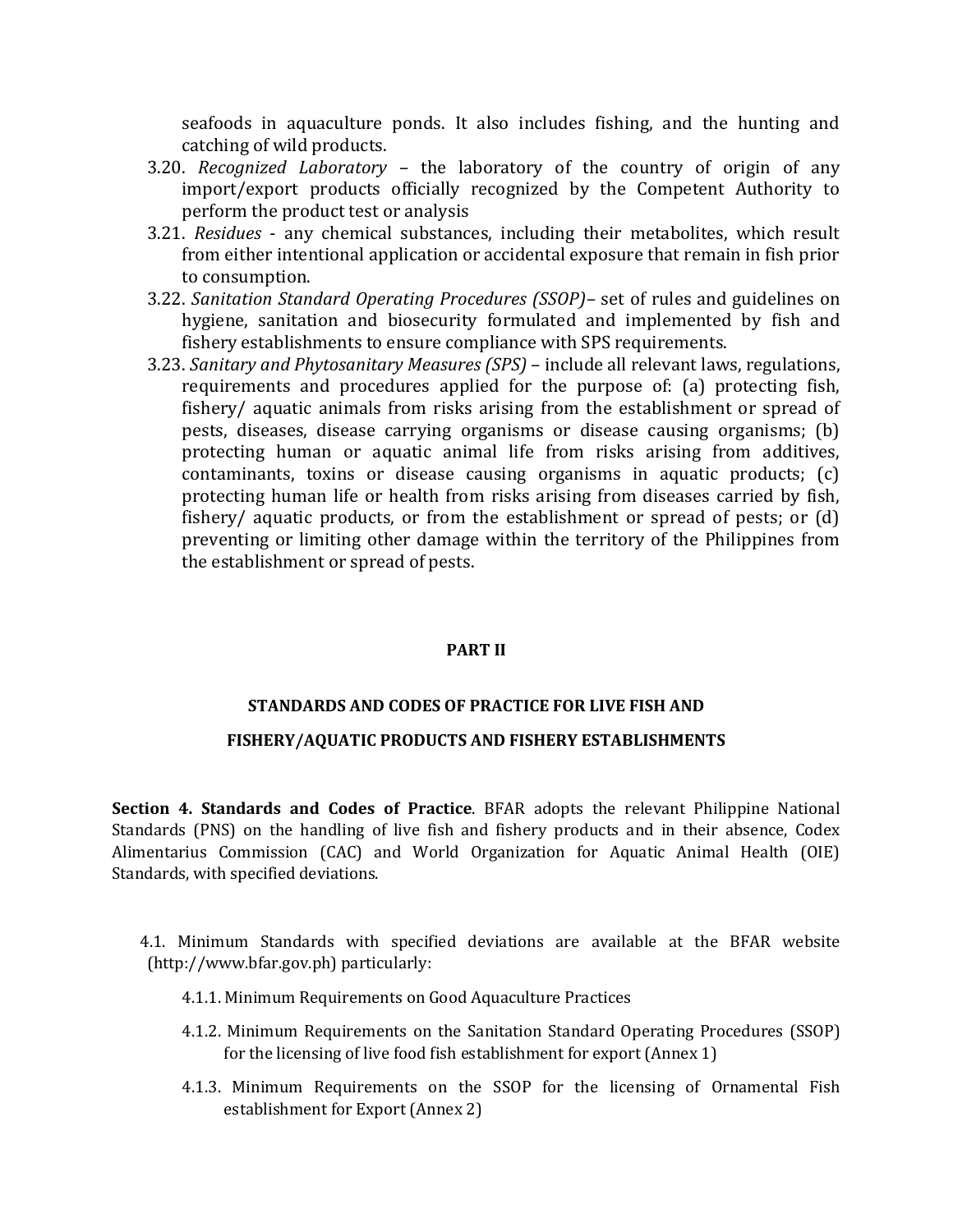#### **PART III**

#### **ISSUANCE OF LICENSE TO OPERATE**

**Section 5.** Fishery establishment shall be registered upon compliance with the following requirements for:

- 5.1. Fishery Establishment Operators shall submit letter of intent addressed to the BFAR Director along with the following documents:
	- 5.1.1. Filled-up Application form
	- 5.1.2. SEC/DTI/CDA Registration
	- 5.1.3. Mayor's Permit / Business Permit
	- 5.1.4. SSOP for live fishery establishment Annex 1
	- 5.1.5. Management Practices for aquafarm establishment
	- 5.1.6. Manpower Profile
	- 5.1.7. Facility Layout
	- 5.1.8. Location Map
	- 5.1.9. Pictures of Establishment
	- 5.1.10. List of sources/Catch Certificate
	- 5.1.11. Vessel Registration Certificate issued by BFAR / LGU (applicable to fishing boat)
	- 5.1.12. List of capture area
	- 5.2. Upon compliance with the application requirements, applicant shall be informed and an inspection of the facility shall be conducted by the BFAR Fish Health Officers who shall collect samples for analysis when necessary.
	- 5.3. Given that the applicant for registration has no previous conviction of any of the prohibited acts as listed in Section 17.
	- 5.4. If the fishery establishment pass the inspection and laboratory tests conducted, BFAR shall issue the License to Operate.
	- 5.5. If the applicant is found to be non-compliant with the requirements as provided

for in this Order and its Annexes, the applicant shall be required to submit a Corrective Action Plan (CAP) with the immediate implementation of the same. The applicant shall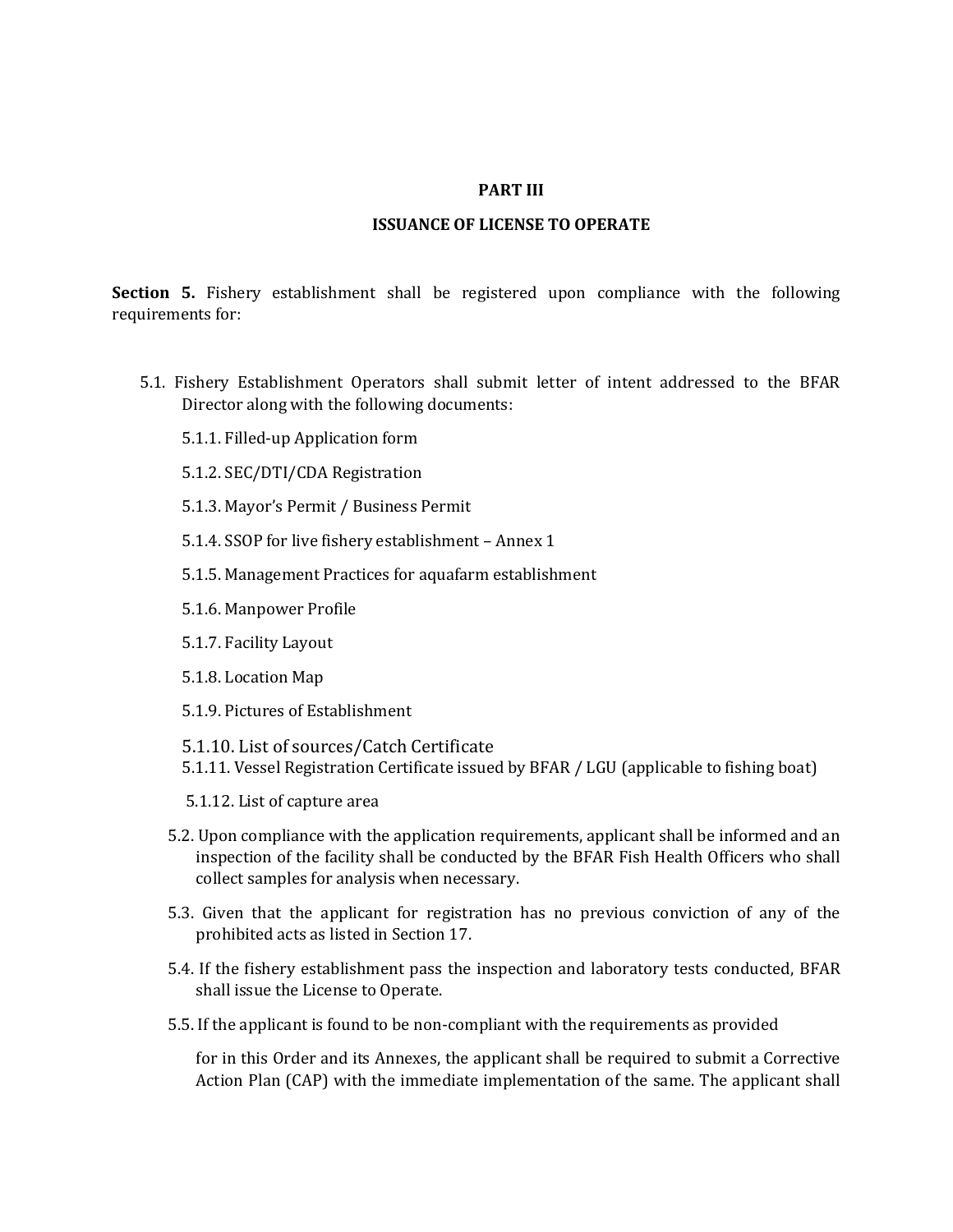be subject to follow-up inspection to verify progress of CAP, implementation and general compliance with food safety and/or biosecurity standards.

- 5.6. If there is no substantial improvement based on the CAP then the application is denied.
- 5.7. If applicant passes inspection, the Regional Fish Health Officer shall endorse to the BFAR National Director for approval through the FHMQAS.
- 5.8. The FHMQAS shall prepare the LTO for approval of the Director after successful evaluation.
- 5.9. The FHMQAS shall transmit the LTO to the Fishery Establishment Operator thru the Regional Director.

**Section 6**. The Licensed Fishery Establishment Operator shall comply with the minimum requirements provided for in Section 4.1 and shall implement a product traceability system.

It shall be their duty to allow the inspection and monitoring of the premises and audit of documents.

#### **Section 7. Types of License/Certification**

7.1. LTO is issued by the BFAR based on establishment's compliance with food safety and biosecurity requirements of live fish and fishery/aquatic products. It shall have a validity of two years from the date of issuance and should be renewed one month prior to the expiration date. These licenses are:

- 7.1.1 LTO for Aquaculture Establishment A license issued to aquaculture farms based on minimum requirements of Good Aquaculture Practices (GAqP) and compliance with the residue monitoring program to assure food safety and compliance to SPS requirements.
- 7.1.2. LTO for Holding and Handling Facilities for Live Food Fish for export A license issued to live food fish facilities that complied with the established international requirements and relevant Philippine laws, rules and regulations for fish and fishery products to ensure food safety and SPS requirements.
- 7.1.3. LTO for Export Facilities of Ornamental Fish A license issued to live ornamental fish facilities that complied with the established international requirements and relevant Philippine laws, rules and regulations to ensure compliance with SPS requirements.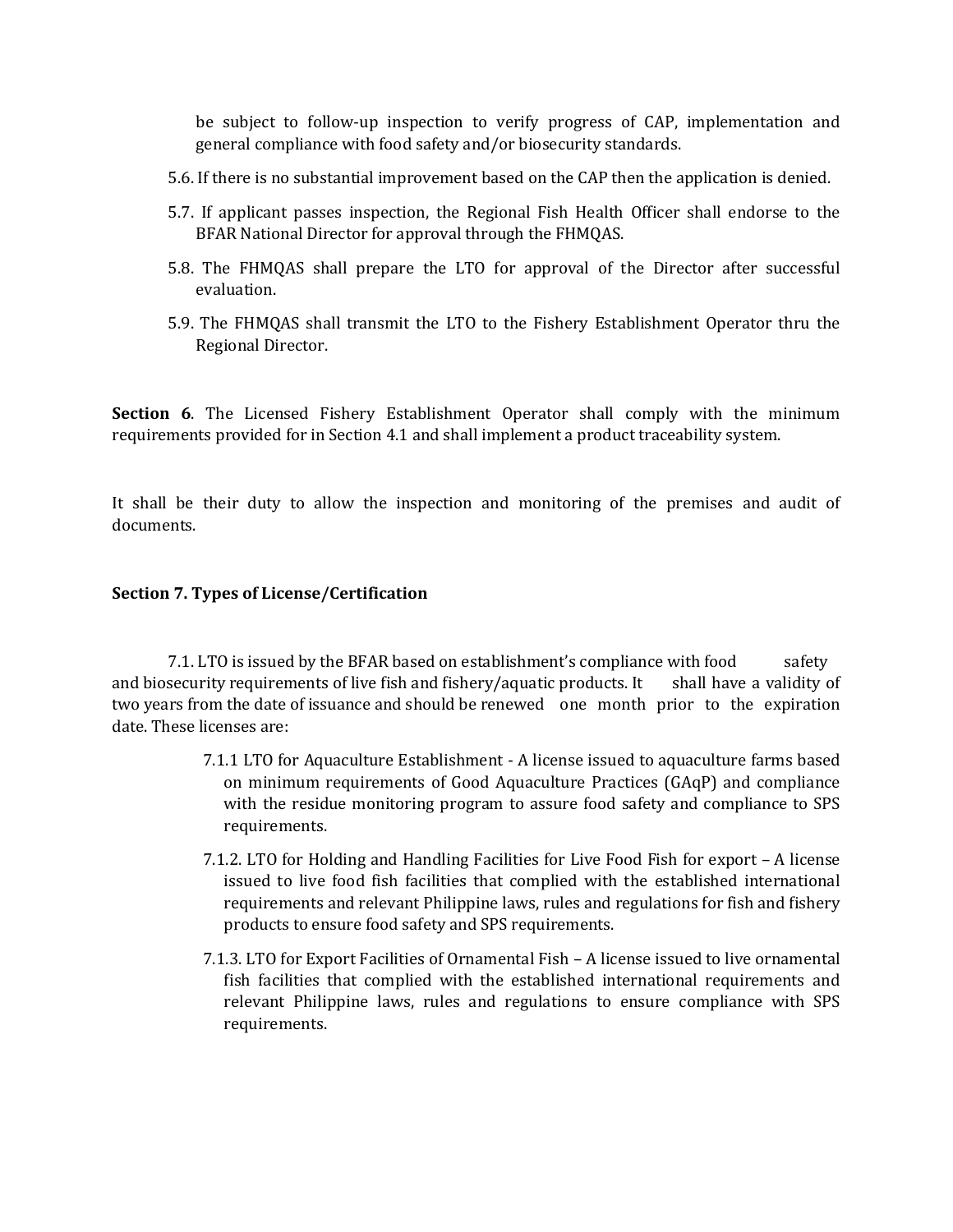7.2. Certificate of Accreditation COA to Good Aquaculture Practice. Official Accreditation issued by BAR based on farm compliance to the Philippine National Standard on Good Aquaculture Practice. COA shall have a validity of five years from the date of issuance and should be renewed one month prior to the expiration date of the certificate.

# **PART V FEES AND CHARGES**

**Section 8**. A total fee of One Thousand Five Hundred pesos (Php 1,500.00) will be charged for every license application including the initial required inspection to defray the government expenditures for the service provided.

**Section 9.** A fee of Two Hundred Fifty pesos (Php 250.00) will be charged for every issuance of a Health Certificate to defray the government expenditures for the service provided.

**Section 10**. Live Fish and fishery/aquatic products shall be subjected for laboratory tests as part of the regulatory control or as required by the importing country at any BFAR laboratory or BFARrecognized laboratories. The list of BFAR recognized laboratories, services and tests with corresponding fees is available at BFAR website.

The following fees and charges shall be imposed and collected as subject to periodic review and adjustment as may be necessary in accordance with Presidential Administrative Circular No. 31 series of 2012

# **PART VI**

# **ISSUANCE OF HEALTH CERTIFICATE (HC)**

**Section 11. Requirements**. Licensed exporters of live fish and fishery/aquatic products shall apply at the BFAR Fish Health Office for the issuance of Health Certificate (HC) prior to the shipment date of the product. An application letter addressed to the BFAR Director/Regional Director shall be submitted along with the following documents:

- 11.1. Valid fishery establishment license
- 11.2. Duly accomplished application form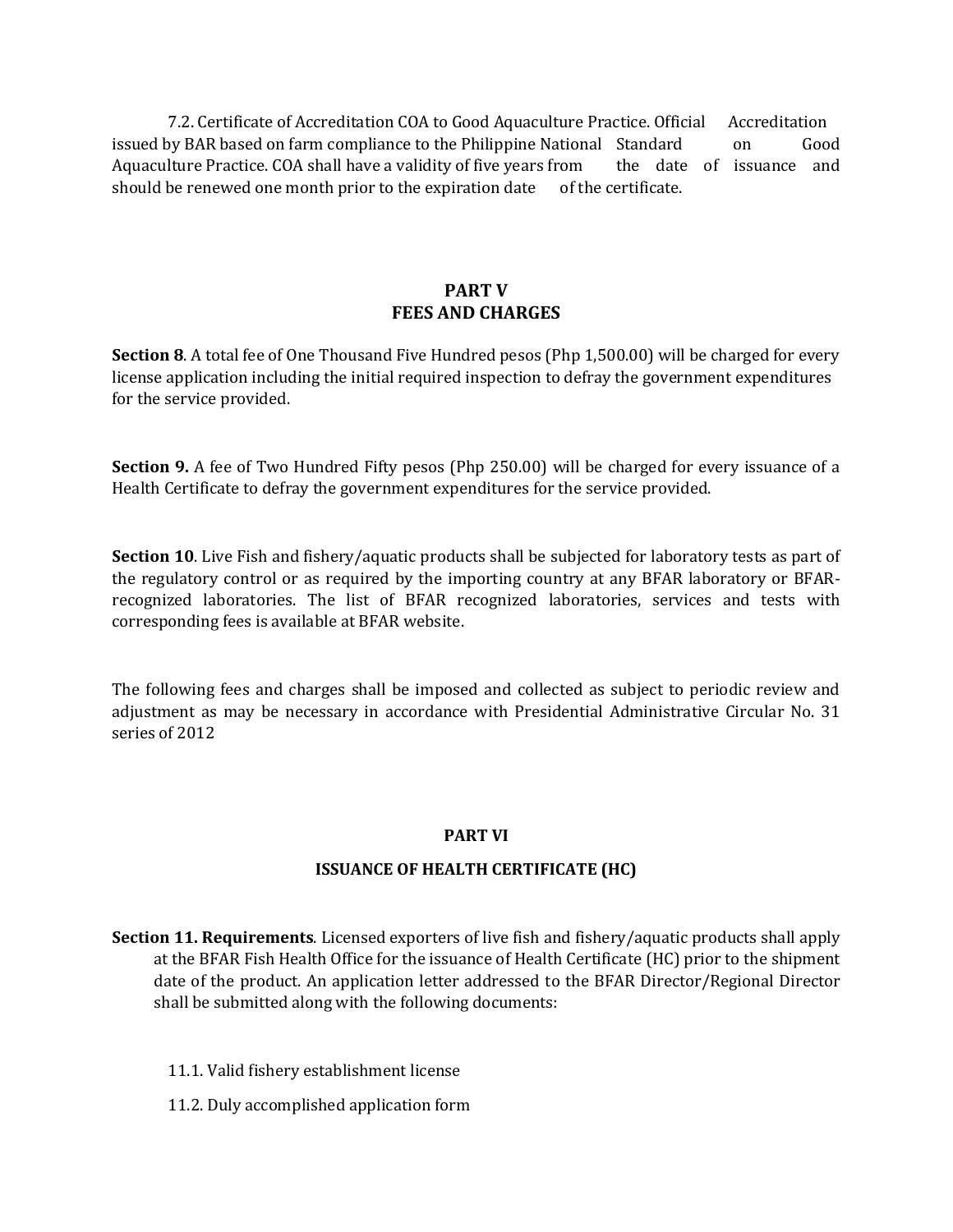- 11.3. Packing List/Invoice
- 11.4. Pre-shipment Inspection Report
- 11.5. Laboratory Analysis Report, as may be required by the importing country
- **Section 12. Processing and Validity**. The S/HC is issued by the BFAR Director or his duly authorized certifying officer. It shall expire thirty (30) days after the issuance thereof for processed fishery aquatic products and 10 days for live fish.
	- 12.1. HC Issuance shall be released within two (2) working days upon submission.
	- 12.2. HC shall be issued for both live fish and fishery/aquatic products cultured or gathered in BFAR based on compliance to Part III of this Order. 12.3. Where a HC is required, the exporter must apply for a health certificate for such products at the BFAR Office where the product originated on a per shipment basis.
	- 12.3. The exporter must also submit a Certificate of Compliance to the SPS requirements of this Order.

**Section 13. Application and Re-issuance of the Health Certificate**. A HC may be reissued when the initially issued HC requires changes in the entries, with missing entries or the integrity of the said document has been compromised. The re-issued HC supersedes the original HC.

- 13.1. A letter request addressed to the BFAR Director or BFAR Regional Director should be made stating the reason why the HC should be re-issued. The original S/HC should be attached or an affidavit of loss in case the original S/HC can no longer be produced.
- 13.2. Upon approval of the letter request, a HC shall be re-issued superseding the original HC. The signed certificate shall be released to the applicant and BFAR copy shall be placed on file together with the superseded HC.

**Section 14. Pre-shipment Inspection**. Random pre-shipment inspection of commodities shall be conducted to ensure that the product emanates from a licensed fishery establishment and complies with the established labelling requirement as a pre-requisite for the issuance of a HC.

# **PART VIII REPORTING AND MONITORING**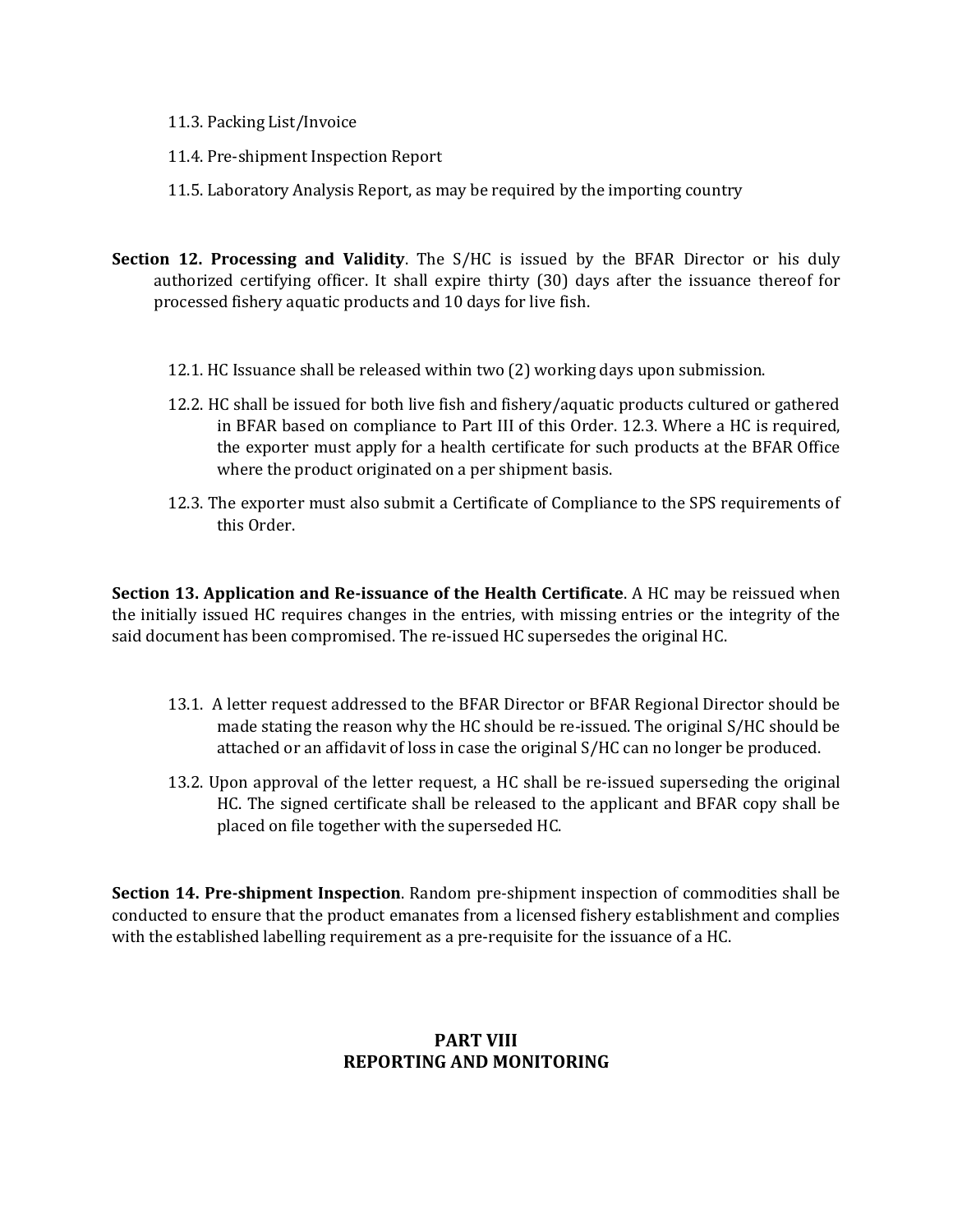**Section 15. Reporting**. The BFAR fish health officer shall accomplish inspection report which shall be recorded and reviewed to update the establishment ratings and status.

Preventive/corrective action reports shall be prepared for complaints, internal and external audit findings, process non-conformance and non-attainment of targets.

**Section 16. Monitoring**. BFAR FHMQAS Audit Team shall conduct internal audit of the implementation at the regional level. Such audit shall be conducted at least once a year to determine whether its inspection and certification systems are effectively implemented to ensure compliance to the requirements. Reports of the audit shall be discussed with the Regional Director and submitted to the BFAR Director for policy and decision-making purposes.

#### **PART IX**

#### **PROHIBITIONS, PENALTIES AND SANCTIONS**

#### **Section 17. Prohibited Acts.**

17.1. It shall be unlawful for any fishery establishment to operate without a License to Operate or Registration from the BFAR .

17.2. It shall be unlawful for any fishery establishment to allow the use of his License by any other person or entity

17.3. It shall be unlawful for any person or fishery establishment to export fish and fishery product coming from unregistered/unlicensed fishery establishments

17.4. It shall be unlawful for a fishery establishment to misdeclare the type, quantity, condition and source of the fish and fishery products to be exported

17.5. It shall be unlawful not to comply or misrepresent compliance with the hygiene and sanitation requirements as stated in Section 4.1.

17.6. It shall be unlawful for any person to accept for consignment fishery products which are in violation of the commitments of this Order

17.7. It shall be unlawful for any person to refuse entry for inspection of a fishery establishment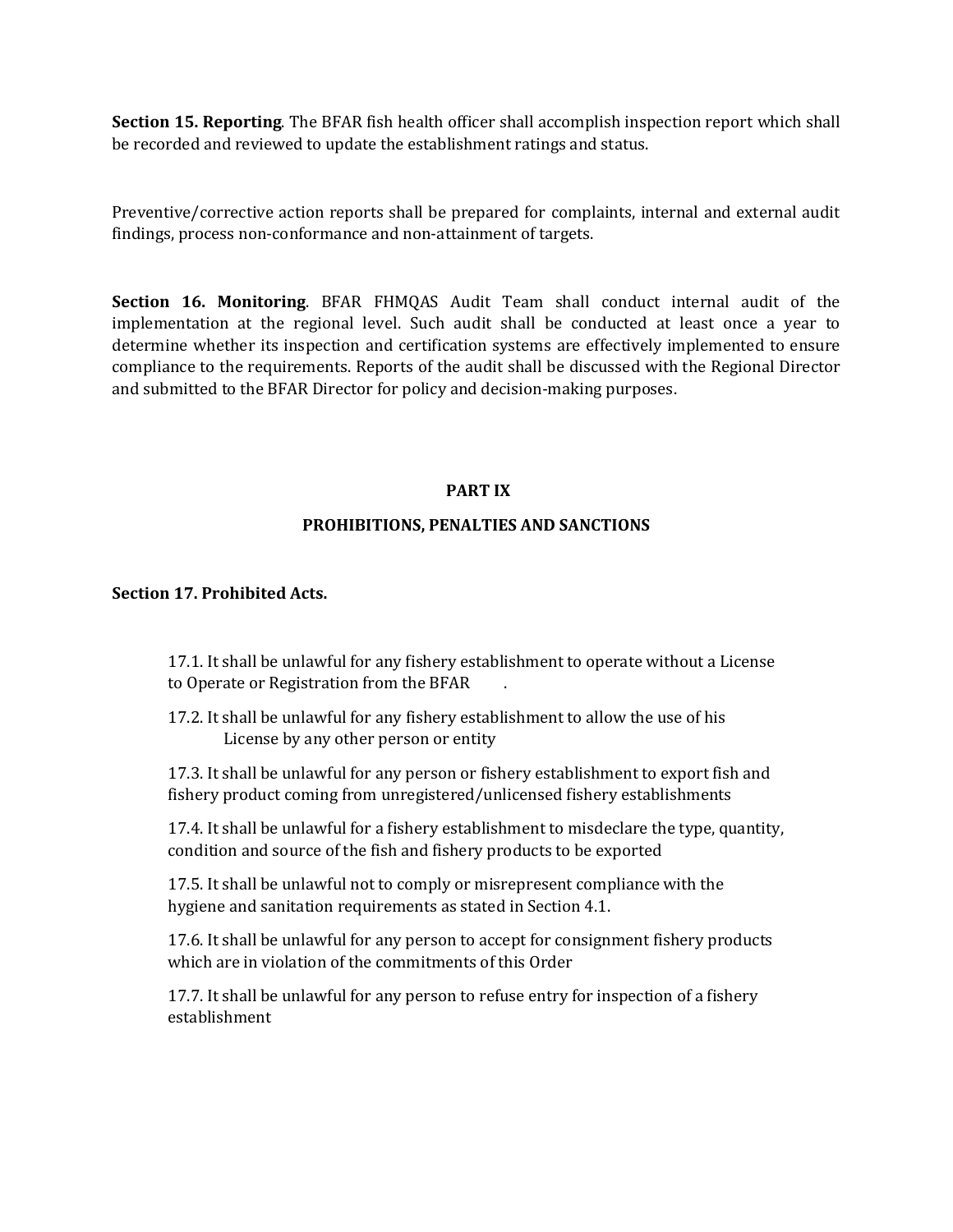**Section 18 Penalties**. Any person who shall violate the any provision of this Order shall suffer the penalties provided hereunder:

18.1. For violation of Sec. 17 (1) the offender shall be punished with a fine of P50,000, and confiscation of the fishery products.

18.2. For violation of Sec. 17 (2) (3) (4) (5) and (6), in addition to the confiscation and disposal of the fishery products at the expense of the owner, the following penalty shall be imposed:

- 1st Offense fine of P50,000.00 to P2,000,000.00 depending on the gravity of the offense
- 2nd Offense the above-mentioned fine and suspension of license depending on the gravity of the offense
- 3rd Offense the above-mentioned fine and revocation of license depending on the gravity of the offense

Upon conviction by a court of law, the offender shall suffer the penalty of imprisonment from six (6) months to two (2) years and a fine from One Hundred Thousand Pesos (P100,000.00) to Four Million Pesos (P4,000,000.00) depending on the gravity of the offense, confiscation of the fish or fishery products and suspension or revocation of registration or license. *(n)*

For the purpose of this Order, commission of any of the abovementioned offense through single or simultaneous acts under Sec. 17 (2) (3) (4) and (5) shall be counted as one offense and considered in the imposition of the penalties.

Relative to Section 17 (3), a shipping/forwarding company from whose possession the fish, fisheries species exported are discovered or seized who fails to fully cooperate in the investigation conducted by concerned government authorities shall create a presumption that there is connivance or conspiracy between the shipping company and the shipper to perpetrate the aforementioned offense.

The presumption shall not apply if the shipping/forwarding company cooperated with the concerned government agencies.

For violation of Section 17 (7) an administrative fine of P50,000.00 shall be imposed.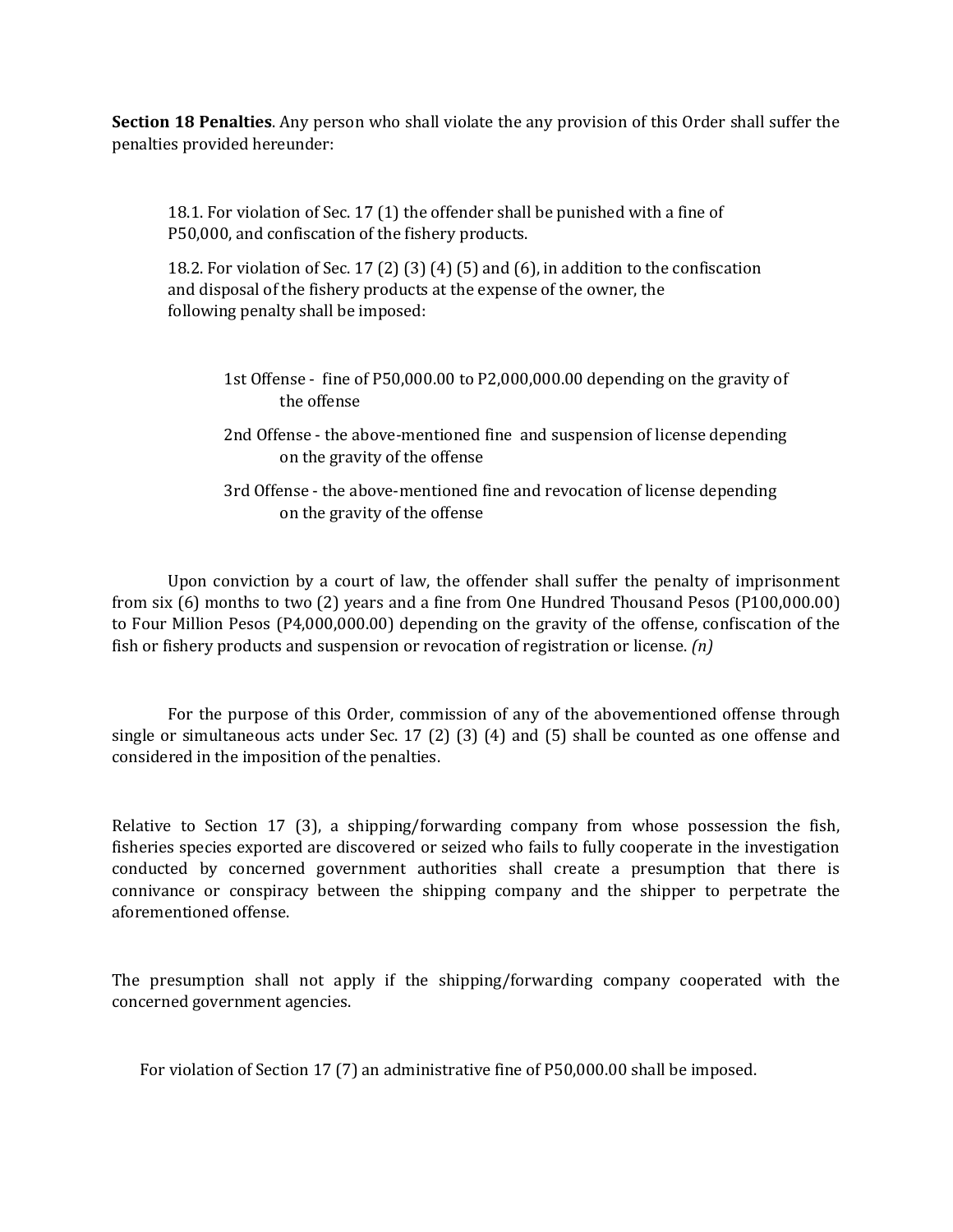**Section 19. Confiscation and Disposal.** Consignment determined to be non compliant to the provisions and requirements of this order shall be destroyed at the expense of the licensed exporter.

BFAR shall determine which method of disposal is most technically appropriate.

In no case shall a confiscated consignment be auctioned, within, donated or sold by BFAR.

All expenses in connection to the destruction or disposition of the seized commodity shall be borne by the licensed exporter.

The impoundment or seizure shall not be a bar to subsequent prosecution in the court of the person/s concerned in accordance with law.

#### **PART X**

# **MISCELLANEOUS PROVISIONS**

**Section 20. Penalty Provisions**. The existing laws and BFAR administrative orders, rules and regulations prescribing the violations and corresponding penalties shall be applied and imposed.

**Section 21. Non-exclusivity.** All existing rules and regulations, policies, procedures and standards consistent with this Order shall continue to be in full force and effect.

**Section 22. Repealing Clause**. All orders, rules and regulations or parts thereof, which are inconsistent with the provisions of this Order are hereby repealed and superseded or modified accordingly.

**Section 23. Separability Clause**. If any portion or provision of this Order is declared unconstitutional or invalid, the other portions thereof which are not affected thereby shall continue to be in full force and effect.

**Section 24. Effectivity**. This order shall take effect fifteen (15) days after its publication in the Official Gazette and/or in two (2) newspapers of general circulation, whichever comes first and its registration with the Office of the National Administrative Register.